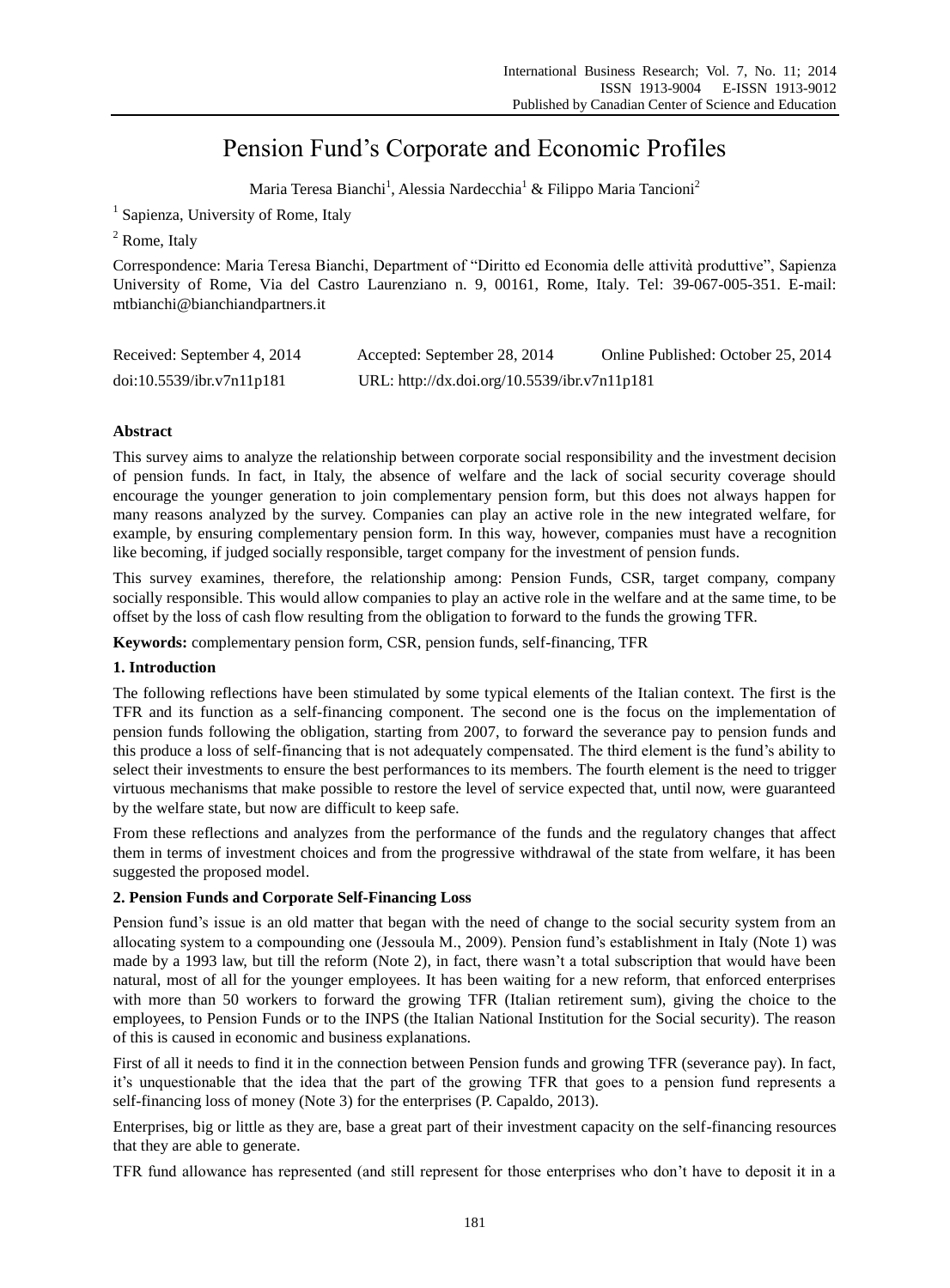fund) an important self-financing source:

#### *A.F. = Retined Earning + Amortizations + Allowances – Fund Employment*

The highlighted points explain why it has been necessary to create a specific regulation to "enforce" enterprises to transfer this self-financing source without a correct "compensation" (Note 4). For enterprises, that faced this loss in a period near the beginning of the global recession and also with a growing credit crunch (Note 5) due to Basilea 2 rules, the transfer of this money to pension funds has meant:

- 1) More difficulty to proceed with structural investments;
- 2) More recalling to short-term debt to cover TFR transfer loss;
- 3) Overall growing debt load.

Big Enterprises, due to their greater capacity to obtain suitable credits both in quantity and quality and moreover for their greater financial structure, were able to handle this impact, but small enterprises didn't always have the capacity or possibility to change this self-financing source with other similar ones.

Now we may reflect on another point: did the employees who turned their TFR to pension funds, gain any good results? It's hard to say (Note 6).

Obviously employees who are still going to be employed for several years could hope that the recent years income could get better in the future (Note 7). On the other hand, those who deposited TFR only in the recent years didn't have big losses (Note 8). The problem is for employees who in 2007 still had 5/7 years of employment, when yields were damaged.

What was said explains why the enterprises didn't let pension funds starts, by the converting the TFR debt in an outcome with immediate effect, which means in accounting terms, to convert a supposed financial account in a certain one.

The presented survey, however, proves the point that also employees find more yields by depositing their TFR in the enterprises, rather than into the pension funds. This created another cause for reflection on the future of welfare, but first, it is necessary to go to the core of the analysis of the pension fund as an economical player.

## **3. Pension Fund's Future: Perspectives for Enterprises and Employees**

The second economic business profile relating to the pension funds is to be found in the fund's operation. These companies in fact have a special mission: to invest the member's assets to generate the greater investment's yields matching risk /yields profiles. Pension Funds are supposed to act by regarding to the interests of their members, whose yields depends on the responsible management of pension fund's assets. This duty should let pension funds to choose appropriate risk-yield profile markets (Harvard Law School, *Best Practice for Pension Fund's Investments in Emerging Markets, Sinco).* Recently there has been a lot of talking about subscription's drop in pension funds and the consequent decrease in payments, and the increases in advanced payments (Note 9).

All of these elements are the result from the crisis that move to the pension funds and, inevitably, to the subscribers. Technically, pension funds are recognized or non-recognized associations, if this is the legal form, this implies that funds appear to be like companies that produce for domestic consumption (P. Capaldo, 2013). Essentially, this means that upon receipt of the member's shares (the fund's proceeds), costs are incurred for the production.

In this case, it means investing the member's resources to ensure their medium /long-term income to ensure a suitable complementary pension form. Therefore, the fund manager must ask himself some questions:

A) Where to invest the associate's shares to ensure them the best income;

B) In times of great instability it is possible to estimate in advance the amount of the fund's income and the number of members?

The Treasury Department's (Note 10) explanatory memorandum makes it clear that due to the financial market's growth, the collateral pension's reform and the transposition into Italian law of the European regulation pension fund's (Regulaton 2003/41/EC – named IORP Regulation) a revision of the Treasury Minister's Decree n. 703 on November 21<sup>st</sup> 1996, which contains the existing regulation about pension fund's resources criteria and investment restrictions and the rules regarding conflict of interests, is required. The new scheme of ministerial regulation, under public consultation until June 29<sup>th</sup>, 2012 (Note 11) is still not approved.

Over the last two decades finance has changed a lot and it was, therefore, necessary to make changes to the old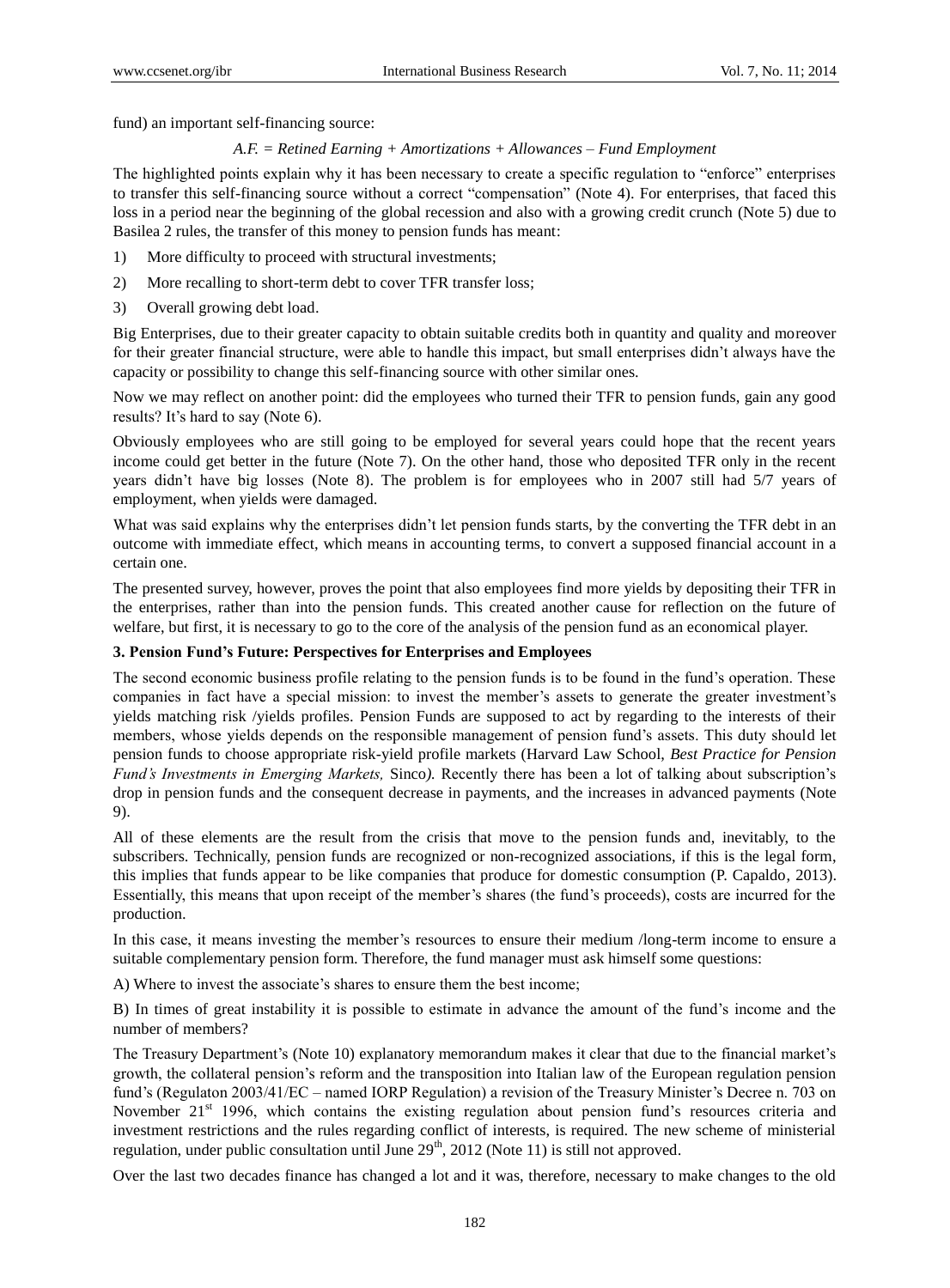regulation, which excludes emerging markets, commodity and hedge funds from pension fund's portfolios. However the reform does not concern only the pension fund's assets, but also the investment and risk control policies. The opportunity to review the current rules, which are based on quantitative limits and percentage constraints, to support an approach that increases accountability and the ability to better manage and control risks, has been taken into consideration for a long time. The decree's emission, awaited by the industry for several years, has been discussed several times but the legislative process has never completed. Already in 2008, the pension funds were hoping to broaden the range of instruments to invest, and have more freedom in management's decisions. These are opportunities necessarily accompanied by greater fund's accountability in terms of risk control and a more dynamic role in overseeing the work of the pension fund's supervision Commission (Covip). Still in 2008, the opinion of the Sustainable Finance's Forum also highlighted the need to introduce the assessment of social, ethical and environmental issues in the common interest of pension funds and society in the investment policies. This is not only because of ethical considerations, but also related to the general objectives of correct and well-advised management, already present in the "old" 703, as the opinion of the Forum, the ESG (Environment, Social and Governance ) helped to assess the bond's risk-yield profile.

The current regulation provides precise limits for investments - by specifying the types of financial activities in which the fund may invest, by fixing a maximum investment's percentage for each asset class, and by verifying the results using benchmarks - the new decree will be based on greater attention to capacity management and investment processes. The "qualitative" approach to investments will require the technical-Professional tasks within the funds. A prompt risk monitoring is the basis for a more efficient risk management, characterized by professionalism, attention to the processes, and knowledge and management of specific risks.

The Investments in traded tools on regulated markets must be predominant, whereas in the case of OICR (undertakings to invest collective saving), a set of rules that will ensure compliance with the caution criteria, efficiency and effectiveness. Regarding quantitative terms, consultation scheme's article n.5 shows the investment restrictions: no more than 20% of assets in closed-end funds and hedge, no more than 30% in financial instruments not traded on regulated markets, no more than 5% in goods, no more of 30% of net of hedging currency exposure. Also the possibility of investing in emerging markets, that have been precluded to the Italian pension funds so far, will be discussed. In fact if pension funds can't invest in this markets, the results will be heavy losses in investments opportunities for Italian fund's investors and no resources for emerging countries as well, by generating wastefulness for both (Harvard Law school, *Best Practice for Pension Fund's Investments in Emerging Markets,* Sinco).

In non-OCSE countries it may be possible to invest but with a limit of 10% in financial instruments issued by entities belonging to a single group, and 5% in instruments issued by a single entity.

Concerning to the management of conflict of interests, the draft of article n.7 introduces the requirement to make a written a policy to manage conflicts in compliance with the businesses size and complexity, in accordance with the MIFID's principles, Markets in Financial Instruments Directive (Note 12). The text finally gave to Covip the task to establish the cases in which the limits can be made more rigorous or otherwise waived, for example for those funds that demonstrate their know-how for the proper risk-yield monitoring.

The pension fund must define the reference points for the most appropriate fund's risk-yield targets and specify the maximum tolerable risk (the risk budget, the maximum potential loss) with respect to individual investments and overall to the entire portfolio. Therefore, the way pension funds must be given even more responsibility on how to advise, understand and manage the involved risks of their contributors incomes.

#### **4. Perspective of Ethics**

As evidenced from the analysis and from the needs felt in every sector of company, pension funds could become a tool to "reward" companies that adopt behaviors in line with the principles of corporate social responsibility.

The Decree draft gives many insights in this regard:

- 1) Amplifies the choice of investment funds;
- 2) Amplifies the responsibility of the operator;

3) Subordinates decisions to a prior risk analysis, which is essential in any business activity , and is essential in this specific activity.

The pension funds must implement, if not already done, the devices of management control, risk management, internal auditing. Diversifying investments and increasing responsibility require a thorough audit activity at all levels of the company (Note 13). It will also improve the system of governance (Note 14) in which the role of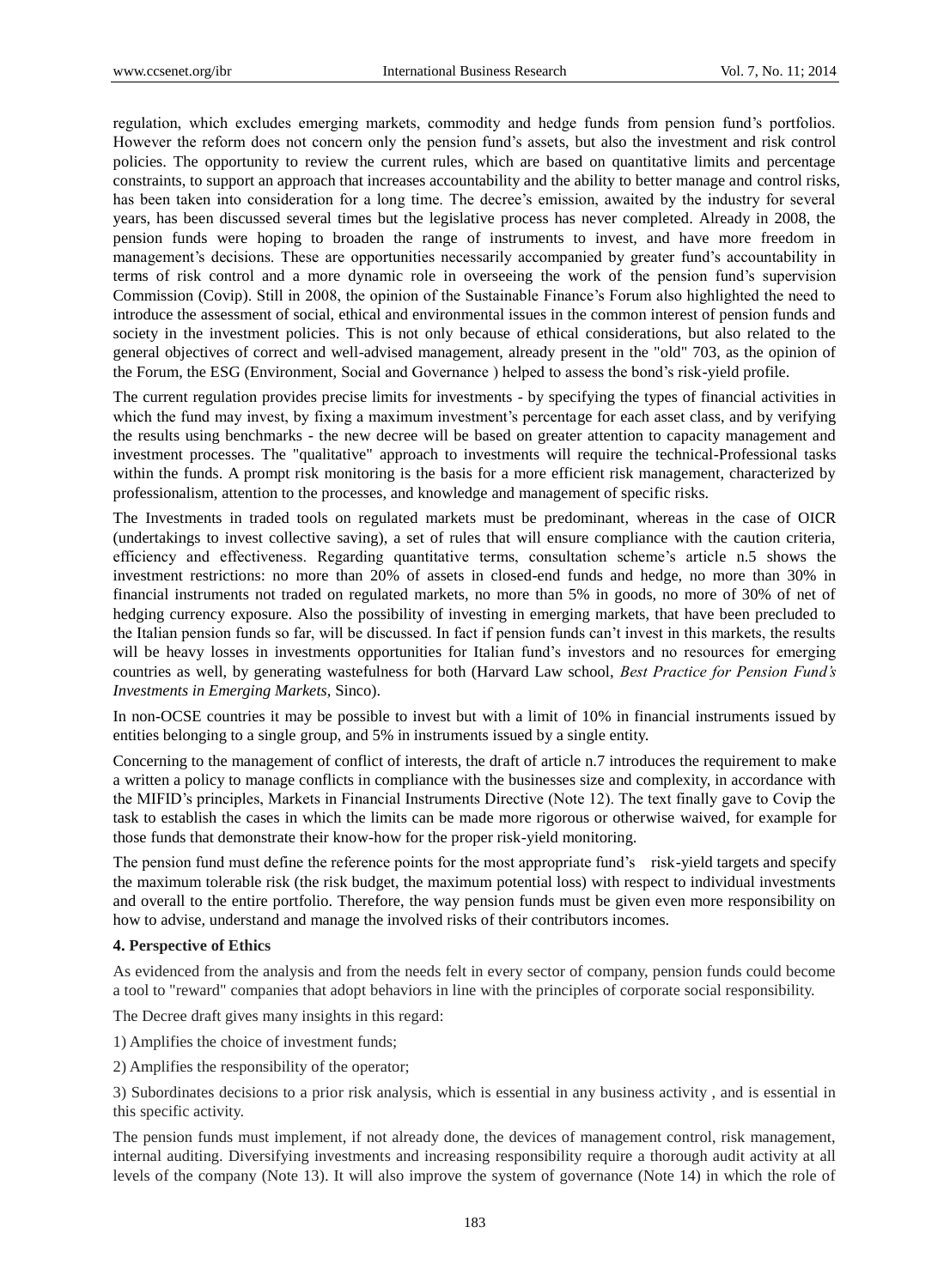the control body and the independence of both supervisory board and managers must be elated.

The pension fund may choose its target investment in companies that can report their "ethical" activity. This implies that in the *benchmark,* also the variables associated with the CSR of those companies that are the investment target should be taken into consideration.

The literature presents many definitions of corporate social responsibility (Note 15) (Carroll, 1999, p. 268, Jones, 1995, p. 404, Porter & Kramer 2006, p. 78; Windsor, 2001, p. 225), that is viewed sometimes as a development of the "care for environment" concept , others times such as "social marketing" (Kotler & Keller, 2008, p. 29) Some authors claim that this term has not found its way into the language of business and that the concept was better spread in this area with other terms, such as: social responsibility, business ethics, citizenship business (Abratt & Sacks, 1989, p. 25). The debate on corporate social responsibility is, however, based on the role that companies should play in society by going to define their "positive" behaviors in the social field.

Moreover the CSR has received over the past few times several criticisms, because of its confusion with philanthropy or other activities that lead to greater sustainability, like the environmental care, by using resources of third-parts or of a group of investors. It would be a mistake to consider CSR in this way, because pension fund's choice to forward their investments to companies who have chosen to conduct their business with an eye to reducing environment damages, and thus to the sustainability of our habitat, should represents the desire to minimize negative externalities and emphasize positive ones.

As a result, these companies should be considered as more efficient managers of financial risk, by following "ethical" objectives, they are inclined to avoid imprudent conducts or doubtful business practices. Therefore, investments in companies that conduct their businesses in a social and responsible way, should be considered as better and safer than others, especially in long-term choices. (S. Prakash Sethi, "Investing in Socially Responsible Companies is a Must for Public Pension Funds - Because there is no better alternative").

Where to invest, with respect to this difference, should also be considered (Note 16). The research of ethics target (Note 17) should be reconsidered in the light of the future of social security in Italy, in fact, nowadays the State gradually tends to reduce its presence from this sector, so the thrust of investing in ethical companies can become a "reward" (Note 18) for those companies that adopt socially responsible behavior.

A further element of reflection comes from here: companies, especially small and medium-sized from which the TFR has been "stolen", may become privileged investment objectives, where they demonstrate to be managed according to the principles of so-called corporate social responsibility. So, generally, socially responsible companies become the target of investment funds, in particular, for SMEs to be chosen for being socially responsible becomes to be a compensatory measure of the loss of TFR.

Obviously certainly this is not the place to face these issues, but it is evident that sociability is increasingly perceived as a key element in the management decisions of the company. Sociability is destined to be the litmus test for the targeting of incentive forms, such as the above hypothesized.

#### **5. Concluding Remarks**

The question that we can ask today, twenty years after the law that established the pension funds, is whether this is a positive experience and that if it will have any future.

Regarding the first aspect I think the cost/benefit analysis may not lead to a clear answer. In fact, if on one hand the experiences of fund performance may not be flattering, on the other hand it should be pointed out that the supplementary pension is the only solution to shift from the "distributive" system to the "capitalization" system.

This leads to the issue of the funds future. Pension funds have been encouraged, even fiscally in such an important way, despite this, their success has not satisfied the expectations, which means that the approach towards the motivation to join these funds should be different. The above mentioned hypothesis of investment in companies, including small/medium sized ones, demonstrating concrete attention to social issues might be, on the one hand, the incentive for companies themselves to invest the sociability. On the other hand it can be a way for the funds to raise their act by becoming a tool to ensure ethical investments, hopefully in the same companies that suffered the loss of self-financing and so would have restored partially the incurred penalties. In fact, the loss of self-financing would be offset from becoming the target of performing investment through the sociability.

#### **References**

Abratt, R., & Sacks, D. (1989). Perceptions of the Societal Marketing Concept. *European Journal of Marketing, 23*(6), 25–33[. http://dx.doi.org/10.1108/03090569010142640](http://dx.doi.org/10.1108/03090569010142640) 

Capaldo, P. (1968). *L'autofinanziamento nell'economica dell'impresa*. Giuffrè, Milano.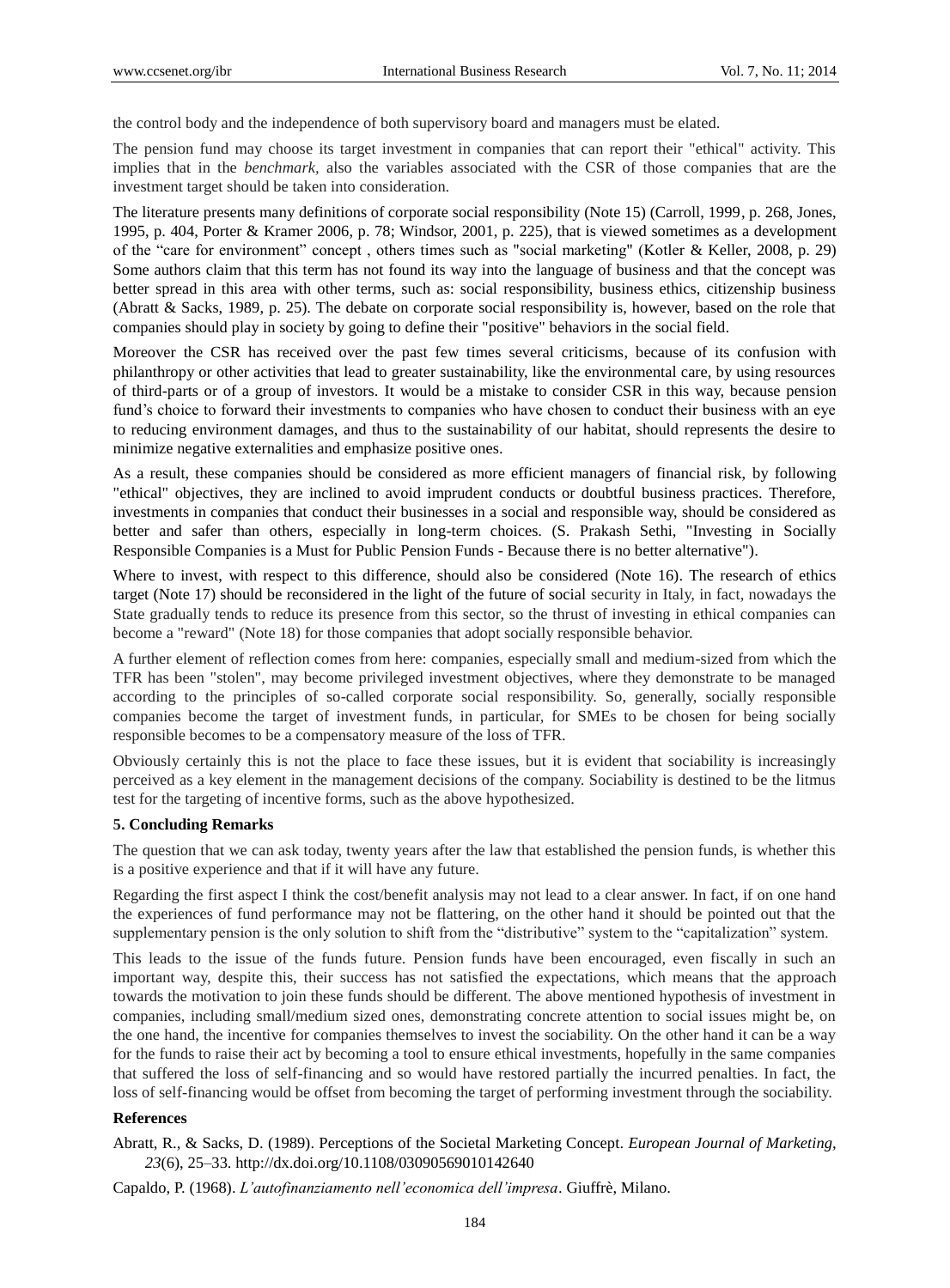Capaldo, P. (2013). *L'azienda. Centro di produzione*. Giuffrè, Milano.

- Carroll, A. B. (1999). Corporate social responsibility: Evolution of a definitional construct. *Business and Society*. <http://dx.doi.org/10.1177/000765039903800303>
- Cellini, R. (2004). Politica economica Introduzione ai modelli fondamentali.
- El Ghoul, S., Guedhami, O., Kwok, C. C., & Mishra, D. (2011). Does corporate social responsibility affect the cost of capital? *Journal of Banking & Finance, 35*[. http://dx.doi.org/10.1016/j.jbankfin.2011.02.007](http://dx.doi.org/10.1016/j.jbankfin.2011.02.007)
- Jessoula, M. (2009). *La politica pensionistica, Il Mulino, Bologna*. McGrawn–Hill, Milano.
- Jones, T. (1995). Instrumental stakeholder theory: A synthesis of Ethics and economics. *Academy of Management Review*[. http://dx.doi.org/10.5465/amr.1995.9507312924](http://dx.doi.org/10.5465/amr.1995.9507312924)
- Kemp, M. H. D., & Patel, C. C. (2011). Entity-wide risk management for pension funds. A discussion paper, Edimburgh. Retrieved from http://www.actuaries.org.uk/system/files/documents/pdf/ermforpensionfundscombined.pdf
- Kotler, P., & Keller, K. L. (2008). *Management Marketing*. Editura Teora, Ed. V.
- LWP. (n. d). *Best Practice for Pension Fund's Investments in Emerging Markets*. Retrieved from http://www.law.harvard.edu/programs/lwp/pensions/conferences/pension5\_13/Graham-Sinclair-best-practic e-in-emerging-markets.pdf
- Margolis, J. D., & Walsh, J. P. (2003). Misery loves companies: Rethinking social initiatives by business. *Administrative Science Quarterly, 48*.<http://dx.doi.org/10.2307/3556659>
- McWilliams, A., & Siegel, D. (2001). Corporate social responsibility: A theory of the firm perspective. *Academy of Management Review, 28*.<http://dx.doi.org/10.5465/amr.2001.4011987>
- Menz, K. M. (2010). Corporate social responsibility: Is it rewarded by the corporate bond market? A critical note. *Journal of Business Ethics, 96*.<http://dx.doi.org/10.1007/s10551-010-0452-y>
- Orlitzky, M., Schmidt, F. M., & Rynes, S. L. (2003). Corporate social and financial performance: A meta-analysis. *Organization Studies, 24*.<http://dx.doi.org/10.1177/0170840603024003910>
- Porter, M. E., & Kramer, M. (2006). Strategy and society: The link between competitive advantage and corporate social responsibility. *Harvard Business Review*. Retrieved from http://hbr.org/2006/12/strategy-and-society-the-link-between-competitive-advantage-and-corporate-social-r esponsibility/ar/1
- Sethi, S. P. (2005). Investing in Socially Responsible Companies in a Must for Public Pension Funds Because There is no Better Alternative. *Journal of Business Ethics*.<http://dx.doi.org/10.1007/s10551-004-5455-0>
- Sharfman, M. P., & Fernando, C. S. (2008). Environmental risk management and the cost of capital. *Strategic Management Journal, 29*[. http://dx.doi.org/10.1002/smj.678](http://dx.doi.org/10.1002/smj.678)
- United Nations Conference on Trade and Development. (2011). Investment and Enterprise Responsibility Review, New York and Geneva. Retrieved from http://unctad.org/en/docs/diaeed20101\_en.pdf
- Windsor, D. (2001). The future of corporate social responsibility. *International Journal of Organizational Analysis, 9*.<http://dx.doi.org/10.1108/eb028934>

## **Notes**

Note 1. Pension funds have been established by the Law n. 124 on April 21st, 1993 and following amendments and additions. The purpose of pension funds is to create a form of security for the payment of collateral pension system nearby the public expected one, following proportional criteria. The amount of social security benefits is based on the amount of contributions paid by employees who are signed to the fund and by their compounding financial management.

Note 2. The law n. 296/2006 (on behalf of the Employment Minister Cesare Damiano) brought forward to 2007 what the DL 252/2005 had expected about the Complementary Pension reform, accomplishing a long process started in 1993 and which has had its most decisive moments: in 1997 (the new regulatory about pension funds) and in 2000 (the new taxation about pension savings and the establishment of individual forms of security). From January to June 2007, for employees already hired, or within six months after, for those newly hired, each worker could choose whether to or not to join a collateral pension scheme, by depositing their growing severance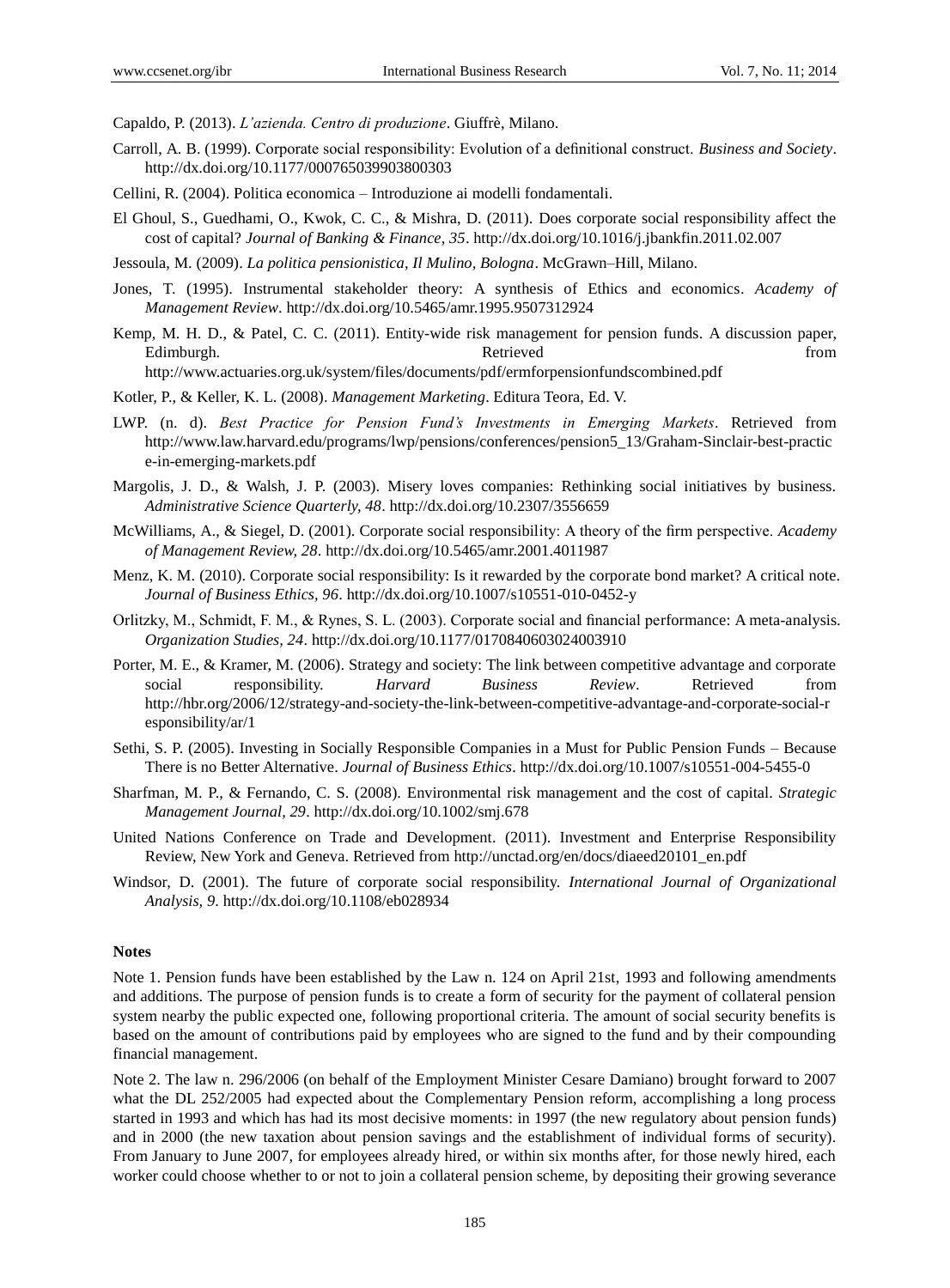pay. If they don't express their choose, the severance pay is turned automatically by the employees to the category fund (or in the absence to the residual fund set up by INPS).

Note 3. Self-financing is meant in this context in a financial way, that is when the enterprise is able to cover its total requirement without a total or partial recalling to debt and/or to the owner's equity.

Note 4. Employees should choose the destination of their several pay by considering that the signing in collateral pension funds, even if not compulsory, gives some advantages: employee's contribution (if applicable), the tax claiming of contributions amounts, an advantageous yields and services tax regime and also yields from the financial markets, which in the years following the entry into force of the law were substantially higher than the revaluation of the TFR. Moreover, if the employee choose to deposit his TFR to a collateral pension form, he doesn't lose the possibility to obtain advances to cover their personal and family needs, but the amount of the advance concern, as well as the TFR, also his own contributions, the employee's one and the achieved yields. In 2012, the banks have cut to Italian companies  $\epsilon$  44 billion of loans. This is what emerges from a report by Standard & Poor's where you expect an ever greater reliance on bond issues by the Italian production to cope with the credit crunch. Currently, the rating agency notes, Italian firms derive 92 % of their short- and long-term banks.

Note 5. In 2012 banks cut off 44 million of euros in credit lines to Italian enterprise. This is what is possible to deduce from a Standard & Poor's study which expect an ever greater reliance on bond issues by the Italian production enterprises to cope with the credit crunch. Currently, the rating agency notes that Italian enterprises draw 92% of their short and long-term needs from banks.

Note 6. COVIP - Report for the year 2012. To date, the employees enrolled in collateral pension funds are about 5.8 million, a quarter of the total employed. The percentage is reduced to one-fifth if we consider only those employees who in 2012 made payments of contributions. In recent years, it has been an increase of subscriptions between different instruments of social security: it is concentrated in the individual plans of insurance type, which are more expensive on the average and don't consider the contributions paid by the employers, and instead it has stagnated in forms for collective membership, which benefit from contributions paid by the employers and are, on the average, less burdensome.

| Amounts in millions of Euros            |       |                |                       |                                                   |                 |  |  |  |  |
|-----------------------------------------|-------|----------------|-----------------------|---------------------------------------------------|-----------------|--|--|--|--|
|                                         | Funds |                | Signed <sup>(1)</sup> | Resources allocated to performance <sup>(2)</sup> |                 |  |  |  |  |
|                                         |       | <b>Numbers</b> | var. % 2012/2011      | Amounts                                           | var % 2012/2011 |  |  |  |  |
| <b>Negotiating Pension funds</b>        | 39    | 1.969.771      | $-1,2$                | 30.174                                            | 19,4            |  |  |  |  |
| Open-ended Funds                        | 59    | 913.913        | 3,7                   | 10.078                                            | 20,5            |  |  |  |  |
| Old Pension Funds                       | 361   | 659.920        | $-0.7$                | 48.010                                            | 9,6             |  |  |  |  |
| "New" PIP $^{(3)}$                      | 76    | 1.777.024      | 22,4                  | 9.813                                             | 36,4            |  |  |  |  |
| TOTAL <sup>(4)</sup>                    | 536   | 5.356.929      | 6,5                   | 98.128                                            | 25,9            |  |  |  |  |
| "Old" $PIP^{(5)}$                       |       | 534.816        |                       | 6.273                                             | 4,6             |  |  |  |  |
| <b>OVERALL TOTAL</b> <sup>(4)</sup> (6) |       | 5.828.674      | 5,3                   | 104.401                                           | 15,1            |  |  |  |  |

Table 1. 2012 Italian complementary pensions: summary data

<sup>(1)</sup>Includes members who have not made payments in the current year and the so-called deferred. Retirees are excluded.

<sup>(2)</sup>Total resources allocated to performance. Include the net assets available for benefits (ANDP) for pension funds and open-ended ones, for old funds that are legal subjects; the assets of the target or the mathematical reserves for existing funds that are not legal subjects; mathematical reserves constituted to members by insurance companies for funds managed by existing insurance policies; the mathematical reserves for the PIP traditional type, and the shares value outstanding for the unit linked PIP.

<sup>(3)</sup>PIP following Legal Decree n. 252/2005.

(4)FONDINPS in included in the total.

(5)PIP that are included before the 2005 reform and that are not following the Legal Decree n. 252/2005.

 $^{(6)}$ Duplication due to members signed in new and old PIP are excluded.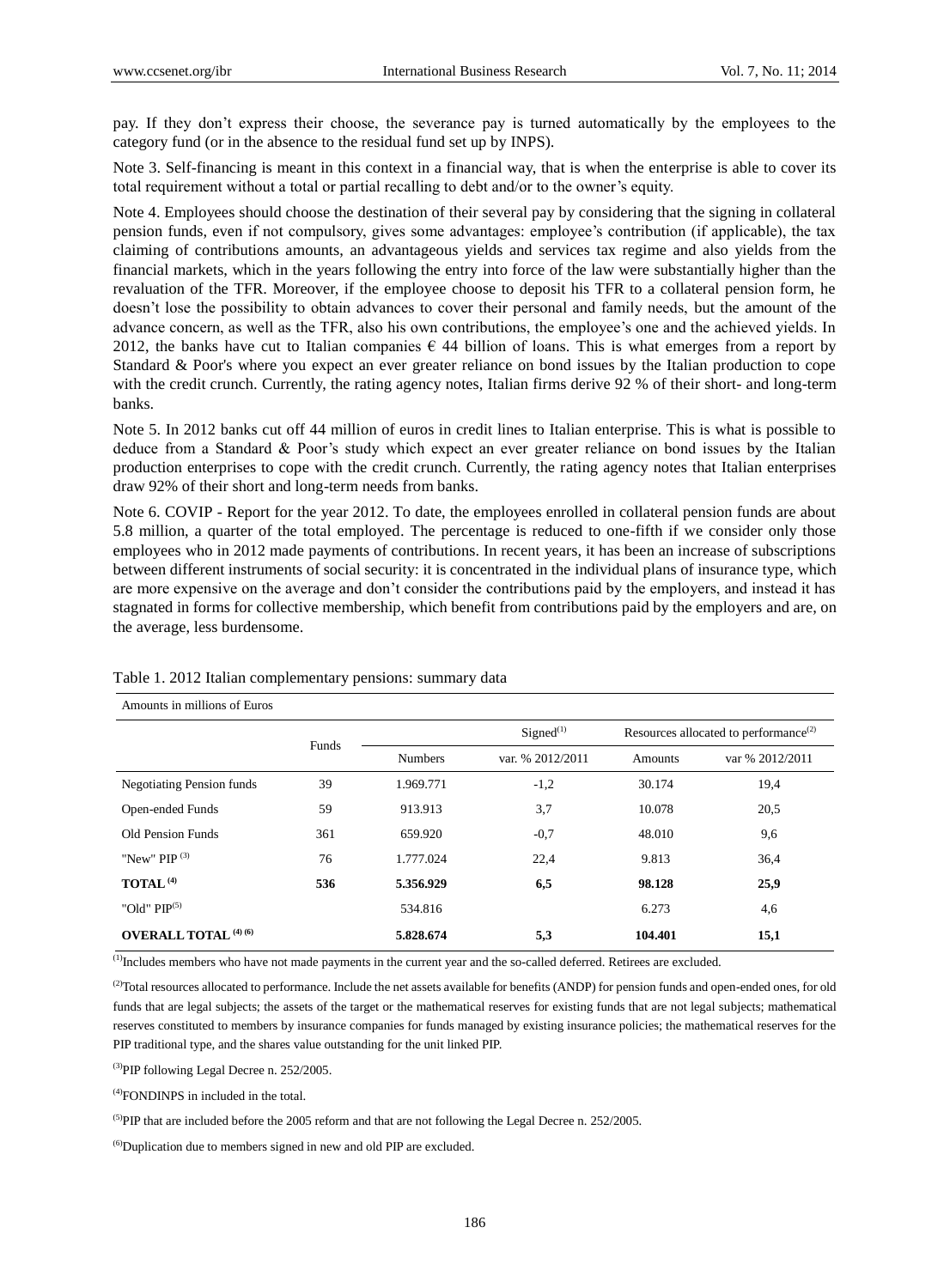Note 7. COVIP - Report for the year 2012. Since the beginning of 2000 to the end of 2012, the cumulative pension fund's yield has been 41.1%, lower than the 43.6% obtained from the TFR during the same period. At the same time the open pension funds, which are mark out by an average higher exposure to equities, they earn just 12.4%.

Note 8. In 2012 the management results of collateral pension forms have been higher than the rate of appreciation of the TFR; the latter, which has had a decrease from the previous year, gained a 2.9% rate. All types of new establishment's collateral pension forms have registered an average yield between 8 and 9 percent, benefiting from the financial market's positive trend: the result was a rate of 8.2 for pension funds , a rate of '8,9 for class III unit-linked PIP products (Individual pension plans) and a rate of 9.1 percent for open-ended funds. Exception is for class I PIP separate management, which have had gained a rate of 3.8 percent (compare to glossary, under "separate management" and "Unit-linked"). For each investment line, the best results were achieved by the pension with a higher exposure to equities, supported by the world equity market's trend; the global equities rate in local currency, calculated considering dividends, grew by a rate of 15.7 percent. The pension fund's equity and balanced sections have gained, respectively, a rate of 11.4 and 9.2 percent. In the open-ended funds yield was 10.8 percent for the equity investment guidelines and 10 percent for those balanced; in the same PIP's lines yields were equal, respectively, 10.8 and 7.4 percent. In the pension forms with a predominance of investments in bonds yields were lower, but still appreciable in a context in which the relevant markets showed powerful recoveries in the prices of bonds. The government bond's aggregate index in the euro area, which includes the composing coupon 2012 Report, gained to a rate of 8,7 percent concerning maturities between 3 and 5 years, close to the average duration of pension's bond's portfolios (about 3-4 years).

| (Percentage values)              |      |        |        |         |      |      |         |            |  |  |  |
|----------------------------------|------|--------|--------|---------|------|------|---------|------------|--|--|--|
|                                  | 2005 | 2006   | 2007   | 2008    | 2009 | 2010 | 2011    | 2012       |  |  |  |
| <b>Negotiating Pension Funds</b> | 7,5  | 3,8    | 2,1    | $-6,3$  | 8,5  | 3,0  | 0,1     | 8,2        |  |  |  |
| One-branch Funds                 | 8,3  | 3,7    | 1,4    |         |      |      |         |            |  |  |  |
| Multi-branch Funds               |      |        |        |         |      |      |         |            |  |  |  |
| Granted                          |      |        |        | 3,1     | 4,6  | 0,2  | $-0,5$  | 7,7        |  |  |  |
| Pure bond                        | 2,1  | 2,6    | 2,2    | 1,6     | 2,9  | 0,4  | 1,7     | $\sqrt{3}$ |  |  |  |
| Mixed bond                       | 6,9  | 2,7    | 2,1    | $-3,9$  | 8,1  | 3,6  | 1,1     | 8,1        |  |  |  |
| Balanced                         | 7,9  | 5,6    | 2,4    | $-9,4$  | 10,4 | 3,6  | $-0.6$  | 9,2        |  |  |  |
| Equity                           | 14,9 | 8,2    | 1,3    | $-24,5$ | 16,1 | 6,2  | $-3,0$  | 11,4       |  |  |  |
| <b>Open-ended Funds</b>          | 11,5 | 2,4    | $-0,4$ | $-14$   | 11,3 | 4,2  | $-2,4$  | 9,1        |  |  |  |
| Granted                          | 2,9  | 1,0    | 1,9    | 1,9     | 4,8  | 0,7  | $-0,3$  | 6,6        |  |  |  |
| Pure bond                        | 3,3  | $-0,2$ | 1,6    | 4,9     | 4,0  | 1,0  | 1,0     | 6,4        |  |  |  |
| Mixed bond                       | 6,4  | 1,0    | 0,3    | $-2,2$  | 6,7  | 2,6  | 0,4     | $8,\!0$    |  |  |  |
| Balanced                         | 11,4 | 2,4    | $-0,3$ | $-14,1$ | 12,5 | 4,7  | $-2,3$  | 10,0       |  |  |  |
| Equity                           | 16,2 | 3,7    | $-1,6$ | $-27,6$ | 17,7 | 7,2  | $-5,3$  | 10,8       |  |  |  |
| "New" PIP                        |      |        |        |         |      |      |         |            |  |  |  |
| Separate management              |      |        |        | 3,5     | 3,5  | 3,8  | 3,5     | $3,8$      |  |  |  |
| Unit-linked                      |      |        |        | $-24,9$ | 16,3 | 5,2  | $-5,7$  | 8,9        |  |  |  |
| <b>Bond</b>                      |      |        |        | 2,7     | 4,1  | 0,7  | ,0,9    | 5,3        |  |  |  |
| <b>Balanced</b>                  |      |        |        | $-9,3$  | 8,8  | 2,8  | $-4,0$  | 7,4        |  |  |  |
| Equity                           |      |        |        | $-36,5$ | 23,1 | 7,5  | $-8, 8$ | 10,8       |  |  |  |
| To remember:                     |      |        |        |         |      |      |         |            |  |  |  |
| TFR appreciation                 | 2,6  | 2,4    | 3,1    | 2,7     | 2,0  | 2,6  | 3,5     | 2,9        |  |  |  |

Table 2. Pension funds and "new" PIP yields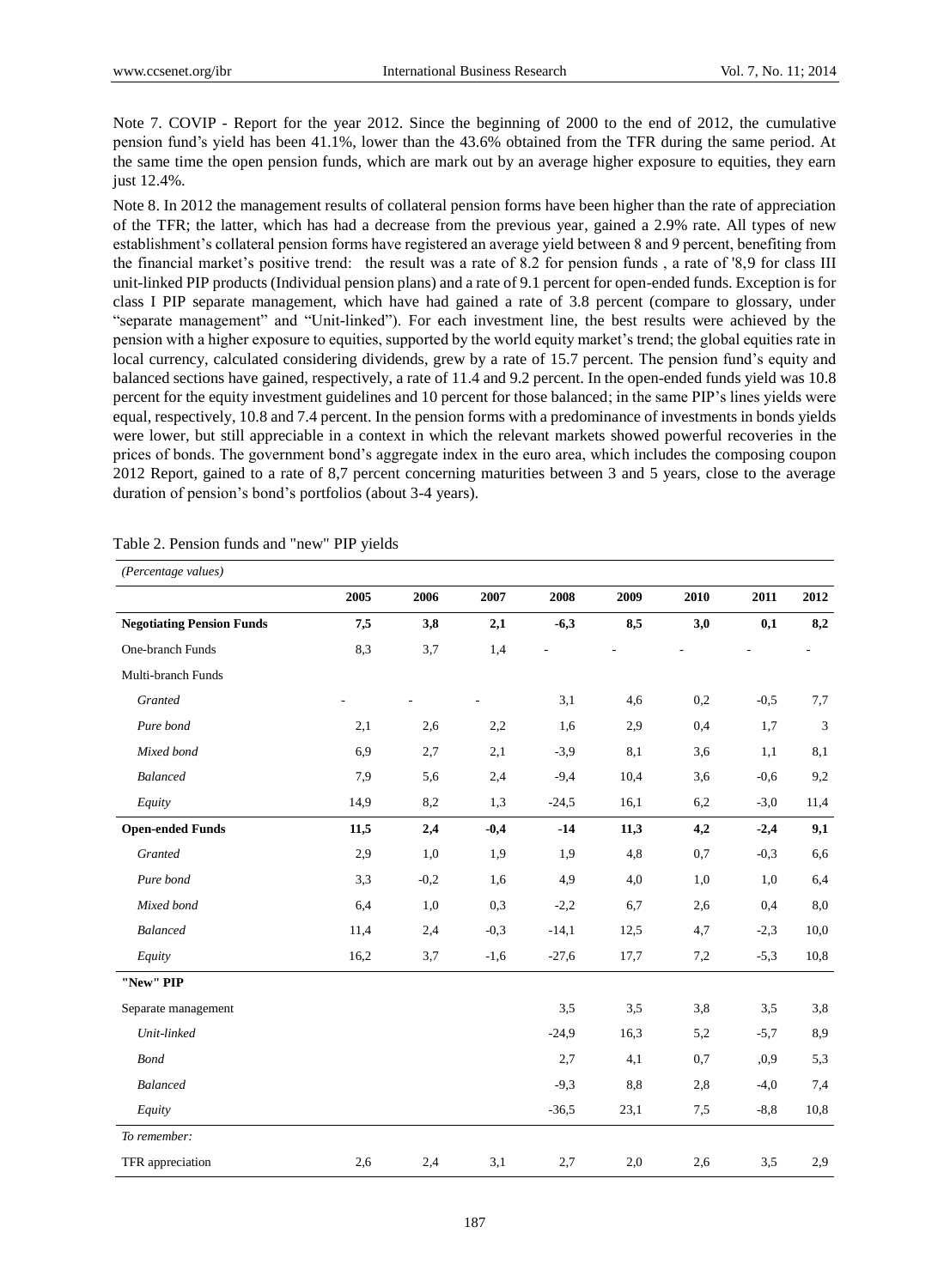Note 9. Covip – 2012 Report. www.covip.it; Convention entitled "collateral welfare": a Country resource" – July  $15^{th}$  2013. Milan.

Note 10. MEF – Treasury Department – IV management – IV Office, Consultation about the ministerial draft regulation laying down rules about pension fund's criteria and investment limits of resources and rules regarding conflicts of interest. May  $29<sup>th</sup>$ , 2012

Note 11. Implementation scheme of Art. 6, paragraph 5-bis of Legislative Decree n. 252 of 2005 for the investment limit's revision laid down by the DM 703/96 laying down detailed rules on the criteria and investment limits of the pension fund's resources and the rules regarding interest's conflicts, May 29<sup>th</sup>, 2012.

Note 12. Clarified in the Explanatory Report on the ministerial regulation draft implementing Article n.6, paragraph 5-bis of the Legislative Decree n. 252 on the December  $5<sup>th</sup>$  2005 laying down rules on the criteria and investment limits of the pension fund's resources and the rules regarding conflict of interests. MEF - Treasury Department - Management IV – Office IV. May  $29<sup>th</sup>$ , 2012.

Note 13. Regarding the COVIP, with resolution of March16th 2012, particular attention has been paid to the organizational structure of the supplementary pension schemes, with regard to the duties and responsibilities of the entities and organizational units involved in the governance of pension funds. In particular see the art. 5:06 of the foregoing Resolution. According to the Bank of Italy should be in Negotiating Pension Funds, on the one hand, raise the overall level of professionalism of the board, also through training and updating to ensure the appropriateness of the expertise achieved in practice; secondly, to clarify the powers of the Board, the fund manager and the person responsible for the internal audit function, eliminating the duplication of existing functions and potential conflicts of interest. In the collective membership and mixed FPA would be appropriated, on the one hand, introduce a better distinction of supervisory tasks between the fund manager and the supervisory body; for the other, to provide the most effective mechanisms for the representation of beneficiaries in the composition of the latter. For both categories of FP, finally, it would be desirable to adopt effective measures for the management of conflicts of interest, such as obligations to abstain from deliberations of the person concerned and the annulment of those decisions where they have been taken in breach of the obligations.

Note 14. Resolution of 16 March 2012, the COVIP, cit.

Note 15. CSR can be divided into "internal" and "external" depending on the beneficiaries and stakeholders involved in the social enterprises. Internal corporate social responsibility refers to the human resources of companies and it is a prerequisite and a test of honesty for its extension to the external environment. The field of its implementation requires respect for workers' rights, care for their health and safety, their education and open communication within the company. (Corporate Social Responsibility in Greece - Issues and Prospects, the Philip Morris Institute, 2000, p. 10) CSR is rapidly becoming a global expectation that requires a comprehensive strategic feedback. In the 21st century, companies are required to do the following:

• Demonstrate their commitment to the values of society and their contribution to the social, environmental and economic objectives through actions;

• Share the benefits of company activities with key stakeholders and the shareholder as well;

• Doing well by doing good will reassure stakeholders that the new behavior will let survive good intentions (Georgeta Grigore, 2008), Corporate Social Responsibility - Business, Society and Stakeholders towards a Sustainable and Competitive Enterprise vol. of the International Conference-European Union's History, Culture and Citizenship, Publishing House of the University of Pitesti, p. 28).

Note 16. The ethical rating is seen as a new market opportunity so that an increasing number of companies that consider the issues related to sustainability as the effective strategic tools to differentiate themselves from competitors and gain a sustainable competitive advantage. However, it is often very difficult to find information about the ethical management of a company as this conflicts with a requirement of internal secrecy on the part of firms. In this context, it is, therefore, required the involvement of independent actors with the task of judging the actual behavior of a sustainable society in an impartial manner, signaling to investors the most virtuous and deserving of catalyzing the resources of ethical finance. The ethical rating agencies rely for their work not only documents prepared for this purpose by businesses to demonstrate their commitment to sustainability issues, such as environmental or social reports and corporate websites (internal sources), but also the specialized press, the trade unions and pressure groups (external sources), which provide greater impartiality of the information. Currently, considering the United States and Europe, including the company's most important ethical rating include: AEI Standard Ethics, Axia, and Capital Partners, EIRIS, KLD , SAM and Vigeo.

Note 17. Despite the increase of corporate's social activities, the question if CSR improves the financial